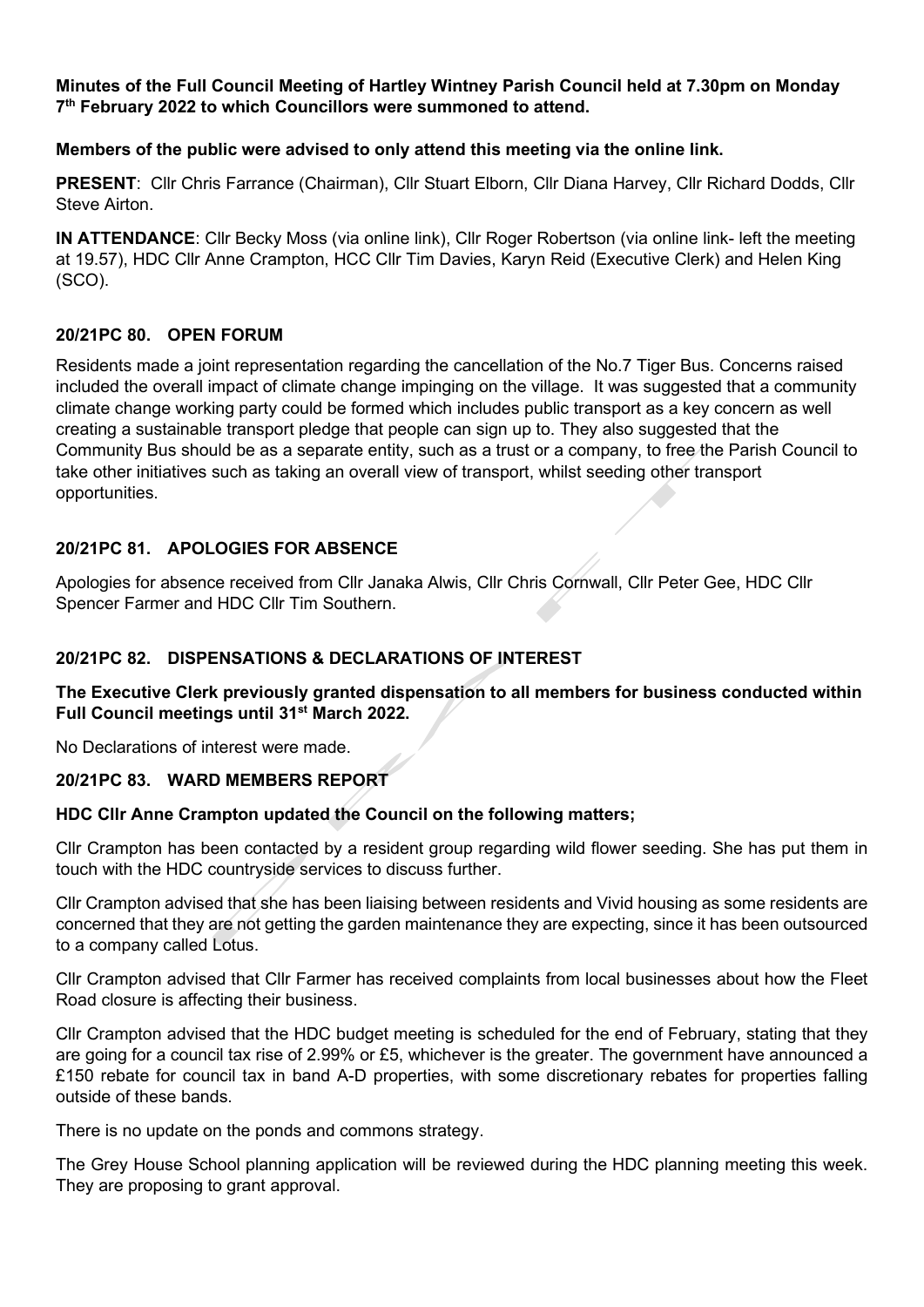Taplins Farm - Photo's from neighbouring residents have been sent to HDC enforcement who are currently dealing with it. The enforcement officer has returned from annual leave today so will be able to provide an update shortly.

White Lion sheds- Cllr Southern has been dealing with this with enforcement, there is no current update.

## **HCC Cllr Tim Davies updated the Council on the following matters;**

Fleet Road closure– Cllr Davies is hoping that it will be open by the end of February for cars, controlled by traffic lights.

No.7 Bus- Many resident complaints have been made to Reading buses regarding the cancellation. Heckfield, Mattingley and Wokingham Parish Councils have also made complaints. Some money has been released from the Central Government to maintain bus services during Covid-19 and Reading buses are in receipt of this. Their website still states that this is a service suspension rather than a permanent termination.

A planning application has been submitted to HDC in relation to the roundabout on the A327/A30 intersection. That will stop people having to drive down to Blackbushe airport to come back on themselves to travel towards Fleet.

The Household waste site is planned to be relocated to a new road, which will assist with accessibility of the site.

There was a rural crime seminar last week, it largely focused on fly tipping and theft of batteries which are used for electric fencing. The Sergeant at Yateley communicated to Cllr Davies that there has been an outbreak of organised crime targeting the theft of BMW and Mercedes cars along the A30 corridor. The organised criminal gang are known to often be coming into the area on the first week of the month. Rural crime in Hart is significantly down on last year, largely because criminal activity has been displaced across the county border into Surrey.

# **20/21PC 84. APPROVAL OF MINUTES, ACTIONS LOG & PARISH OFFICE REPORT**

Cllr Dodds proposed approval of the minutes and actions log of the Full Council meeting on  $10<sup>th</sup>$  January 2022, Seconded by Cllr Elborn. **AGREED by all.** Cllr Farrance signed the minutes as a complete and accurate record.

The Cllrs reviewed the actions log. The Executive Clerk noted that a face-to-face meeting has been requested with HDC Countryside Manager regarding the Ponds and Commons strategy, and that the Countryside Team had confirmed that vegetation works at Hatton's Pond will be taking place over the next few weeks.

Cllr Farrance noted that he has had some push back from Whitewater Health and was recommended to go through the PPG. The Cllrs discussed that it has been communicated via Contact magazine that there has been a new Practice Manager recruited.

### **Action: Executive Clerk to diarise a meeting for 3 months time and ask the PPG to keep us informed of any changes. Collaborate with Hook PC to discuss their thoughts and concerns.**

Initial discussions regarding the Community Bus marketing plans have started between Cllr Farrance, the Executive Clerk and the SCO, and a community bus survey is now in progress.

Cllr Farrance has raised concerns regarding planning response times and the ponds and commons strategy during a recent meeting with local Parish and District Councillors, however he wishes to keep action 20/21 PC 77 on the actions list.

Cllr Farrance noted that he has written to MP Ranil Jayawardena and Cllr Rob Humby regarding the Tiger bus cancellation and we had received a response from Cllr Humby. Cllr Humby noted that there is no requirement for bus operators to consult or share any information prior to the application to the traffic commissioners. Once an application has been submitted it is then in the public domain. Cllr Farrance's view is that it is not the role of the Parish Council to stand in, in place of the commercial bus operators. Reading Buses have not divulged what the economic number of passengers required to run the service is. Cllr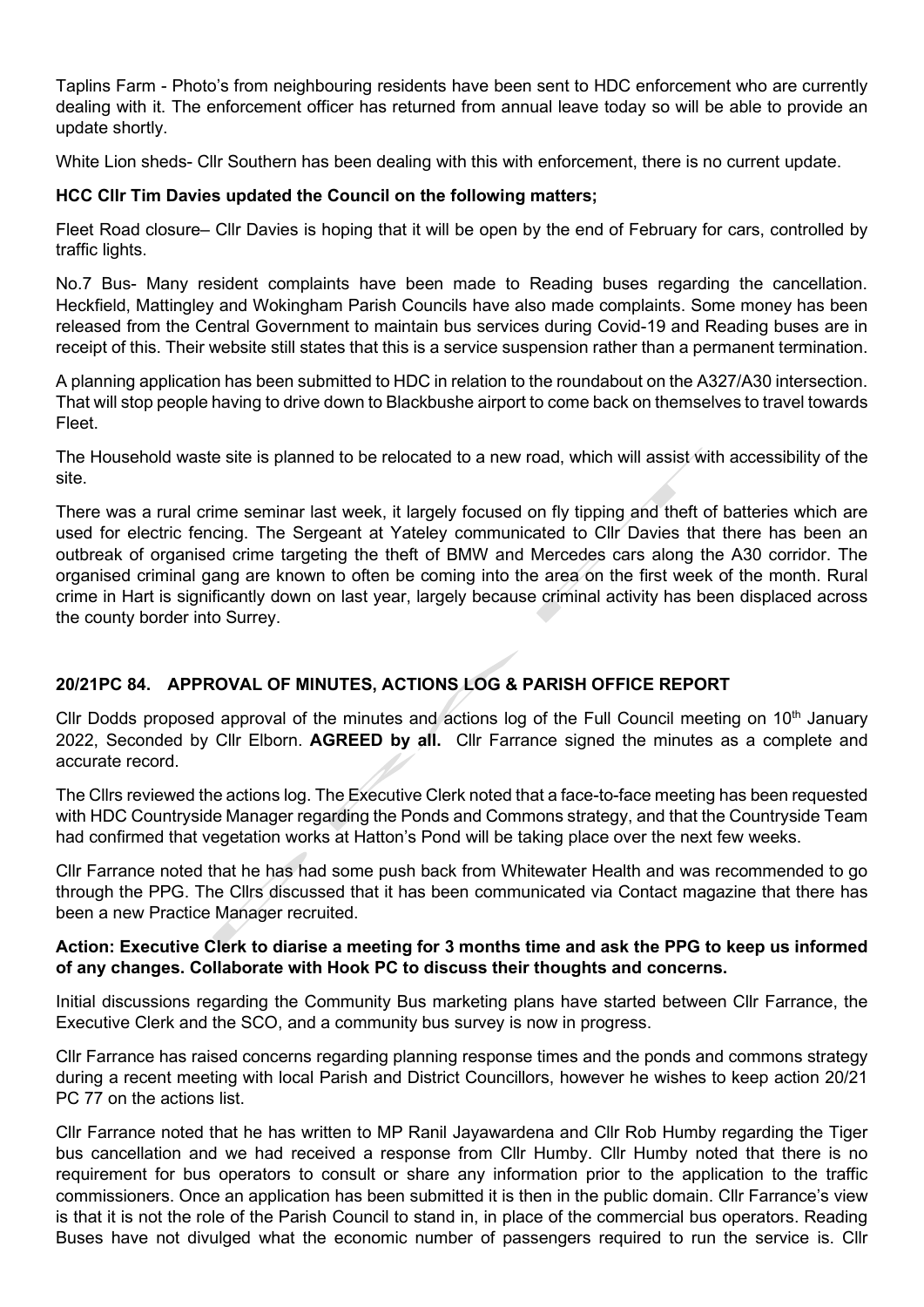Farrance expressed his opinion that the Community Bus needs to be the priority of HWPC. He wishes to propose a community bus survey, in order to understand who could be using the bus that is not currently using it. The survey would also gauge the residents understanding of the current routes and capabilities of the bus as well as capture resident's desirable destinations. The survey will also allow us to get a sense of appetite for a community climate change working party.

## **20/21PC 85. PARISH COUNCIL FINANCE** – review & approval of following:

i) To approve Payments listing (attached)

The Council reviewed the payments listing. The Executive Clerk noted that there are two additional costs that have come in since the payments listing was published; £420 for the playground brochure and £324 for staff safeguarding training. Subject to the two additional costs being added, Cllr Harvey proposed approval of the Payments listing, seconded by Cllr Dodds. **AGREED by all.**

ii) To receive income and expenditure, cashbooks and bank reconciliations for December 2021 (attached)

Cllr Farrance noted that the Council have received the income and expenditure, cashbooks and bank reconciliations for December 2021.

# **20/21PC 86. PARISH COUNCIL MATTERS**

i) Jubilee fields / 5G Pitch

Cllr Airton gave a summary of the proposal by HWJFC to establish a 5G pitch within Hartley Wintney, with 50% funding available from the Football Foundation. HWFC and HWJFC are very keen for this to progress, with the next step being that a location needs to be confirmed. The expected costs are approx. £500,000 if put on the existing HWFC grounds and approx. £1,000,000 if located elsewhere in the village. A previous feasibility study run by HWPC ruled out the slopey pitch as a potential location due to it being too small for the full sized pitch footprint. It is expected to be 80% utilised by HWFC. Other location options that could be considered are Greenfields Junior School and the LPC. Cllr Airton confirmed that he will discuss further with HWJFC and HWFC.

## **ACTION: Cllr Airton to arrange meeting with HWJFC and HWFC to further discuss 5G football pitch opportunity.**

## **20/21PC 87. CHAIRMAN'S ANNOUNCEMENTS & PARISH COUNCILLOR MATTERS**

Cllr Farrance noted that there have been two expressions of interest for the Councillor vacancies, both of whom he will be meeting to discuss further. The Executive Clerk noted that she is awaiting confirmation from HDC as to whether we can co-opt Cllr Craig's position. Upon receiving this confirmation, we can put a closing date for the application on the website and in the Contact magazine.

The Councillors discussed the requirement of attendance at meetings, with Cllr Farrance encouraging all to attend in person. Voting rights are waived and statutory attendance is not counted if joining the meeting remotely. The Executive Clerk noted that current legal guidance is that if you join the meeting remotely you are not able to make representations. The Cllrs discussed that out of courtesy, permission should be requested to join a meeting remotely.

## **ACTION: Cllr Farrance to write to all councillors to confirm the expectations for attendance at meetings.**